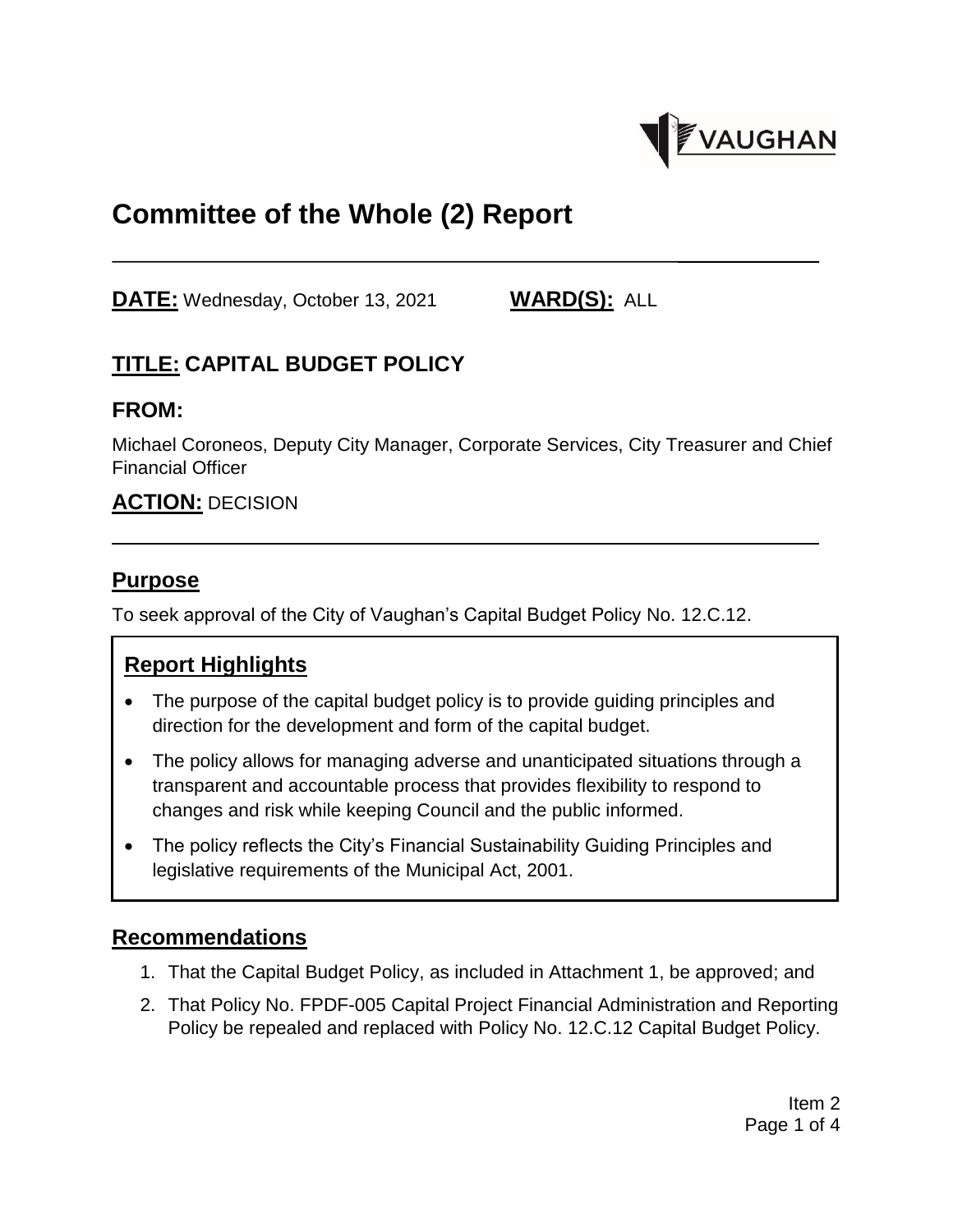## **Background**

Financial policies are a key element of sound fiscal administration.

Section 290 of The Municipal Act, 2001 sets out provisions for local municipalities and sets minimum requirements for budgeting.

- i. Local municipalities must adopt a budget annually that includes estimates of all sums required during the year for the purposes of the municipality. Council may adopt a budget in the year, or the immediately preceding year provided it is not an election year.
- ii. The budget must be balanced and set out the estimated revenues, including tax levy; estimated expenses for the year; and amounts to be paid into and out of reserves, sinking and retirement funds.

Section 291 of the Municipal Act, 2001 allows for a municipality to prepare and adopt a multi-year budget of two to five years; however, Council must readopt the budget annually for the subsequent years.

The Government Finance Officers Association ("GFOA") recommends adopting capital budget policies aimed at achieving and maintaining a structurally balanced budget that is transparent and supports financial sustainability for multiple years into the future.

# **Previous Reports/Authority**

Not applicable.

# **Analysis and Options**

The Capital Project Financial Administration and Reporting Policy was mainly procedural in nature and as a result was previously identified to be repealed. The proposed Capital Budget Policy ("Policy") to replace the Capital Project Financial Administration and Reporting Policy, reflects best practices recommended by the Government Finance Officers Association ("GFOA"), supports the City's capital budget process, and aligns with the City's Financial Sustainability Guiding Principles.

The Policy provides guiding principles and direction to support the development of the capital budget. The Policy helps to guide informed and fiscally responsible decisions regarding the City's capital plan, ensuring that budget development, management and controls are consistent and compliant with other City policies. This Policy also allows for a transparent and accountable process to respond to unanticipated situations, the necessary flexibility to manage capital project budgets and ensures Council remains informed.

When developing this Policy, staff considered current legislation and City policies; as well as conducted a jurisdictional scan of other municipalities. It was important to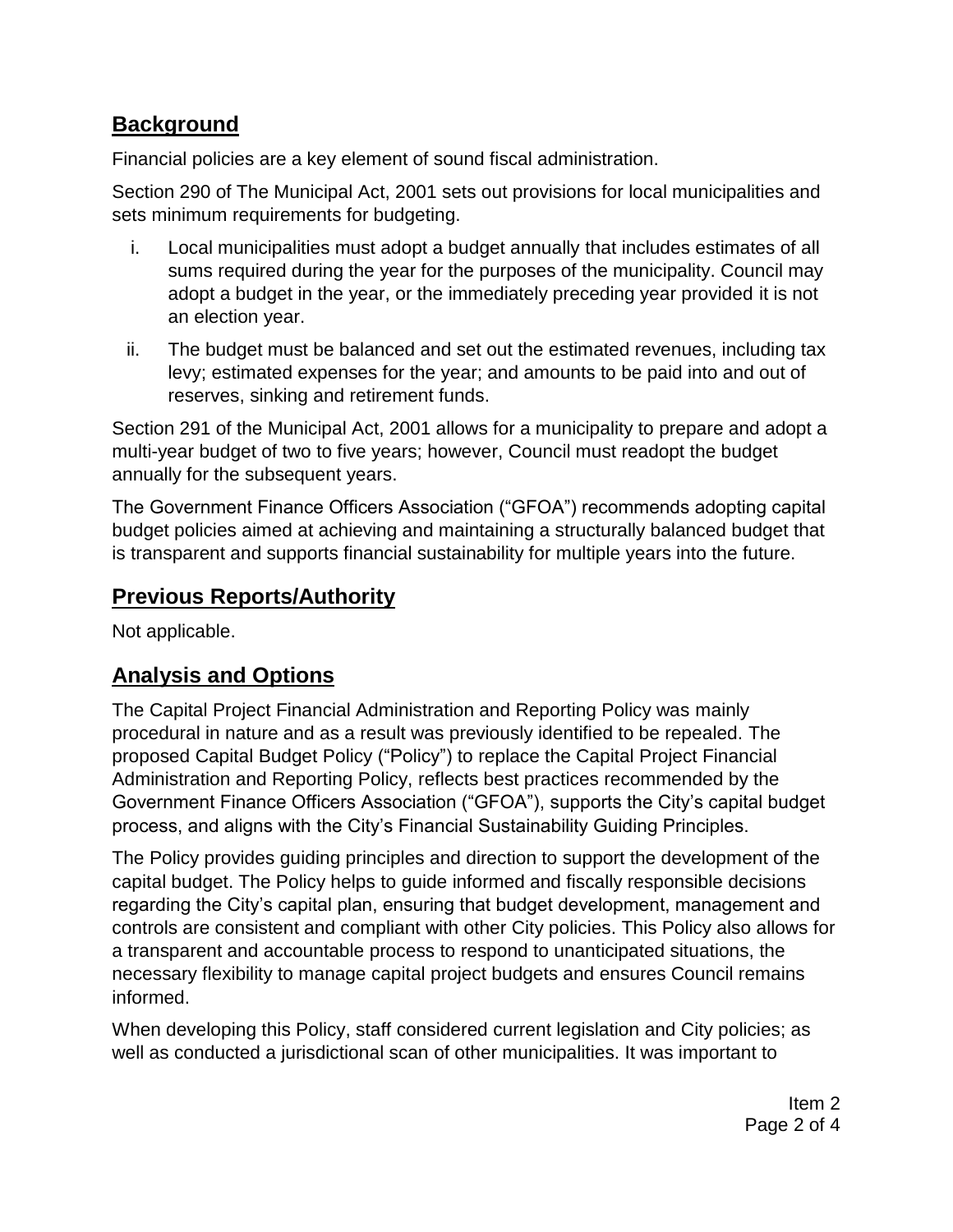structure this Policy to be consistent with current practices, while not restricting the ability to implement continuous improvements or enhancements to the capital budgeting process as the City's capital plan and budgeting process continues to mature.

#### **Highlights of the Policy**

- The budget must be approved by Council each year to provide the authority to spend.
- The Policy formalizes the budget development process to ensure that the City's budget is aligned with Council's priorities, goals, and commitment to transparent and fiscally responsible government.
- Budget guidelines are reviewed and updated annually to assist staff with developing and preparing budget submissions. The guidelines set the schedule, key assumptions, and directions for the upcoming budget.
- Amendments to the approved budget must be approved by Council unless the amendment is of an administrative nature.
- A budget control framework for authority to approve/authorize budget amendments provides flexibility and puts in place effective controls to ensure clarity of authorities, consistency, and flexibility needed to manage the capital budget responsibly.
- To maintain transparency, accountability, and fiscal responsibility, staff will report biannually on budget performance to Council.

# **Financial Impact**

There is no financial impact directly associated with this report.

## **Broader Regional Impacts/Considerations**

Not applicable.

# **Conclusion**

Financial policies are central to a strategic, long-term approach to financial management. The capital budget policy is one of several basic financial policies recommended by the GFOA municipalities should consider adopting. Policies will continue to be reviewed and updated regularly as part of long-range financial planning and the annual budget process.

#### **For more information,** please contact:

Michael Marchetti, Director, Financial Planning & Development Finance, ext. 8271. Kenneth Quan, Manager, Corporate Financial Planning & Analysis, ext. 8029.